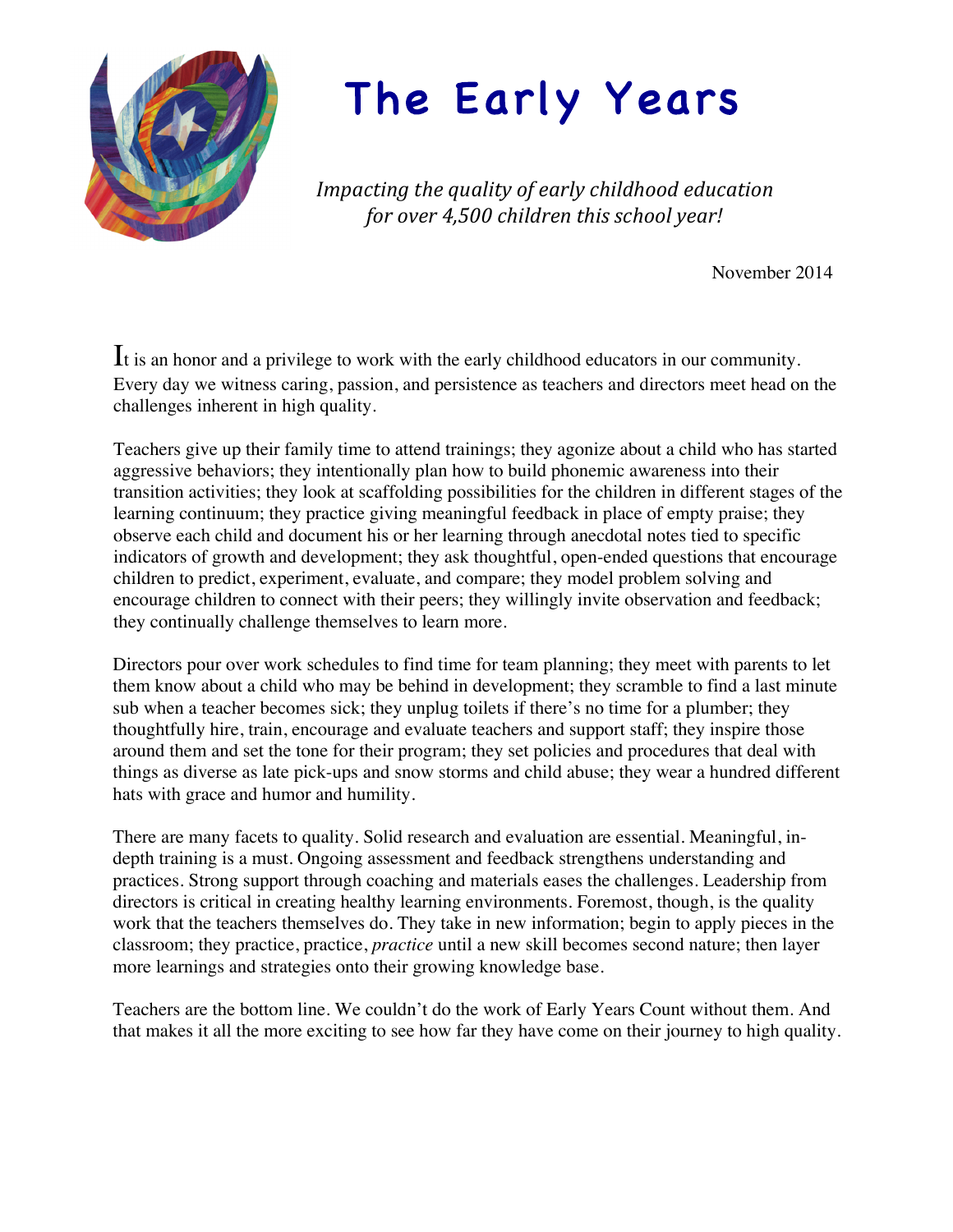#### **WHAT'S NEW**

#### ! **Expansion of Responsive Classroom in South Bend schools**

*"If it wasn't for what I learned through Responsive Classroom, I would have drowned."* —South Bend teacher, talking about her overcrowded first grade class

Four of the five South Bend Community School Corporation primary centers are continuing in the EYC pilot program that brings Responsive Classroom training to South Bend schools. (One principal, who was transferred in to one of the original pilot schools, has opted out.) Teachers have been very positive about the training and a few have even expressed interest in becoming a Responsive Classroom trainer. Another teacher, who will be retiring after this coming school year, is looking forward to becoming an elementary school CLASS assessor for the Early Years Count.

Three additional schools—Coquillard, Madison and Perley—have been added to the pilot program this school year, joining Harrison, Hay, Monroe, and Warren. A new principal at Harrison School is enthusiastic about Responsive Classroom and we expect her to be highly engaged in this pilot to increase quality.

CLASS assessments, along with individual feedback, are being conducted on over 100 teachers in kindergarten through fourth grade at the seven pilot primary centers this school year.

#### ! **A goal to increase young children served by Early Head Start**

Head Start has applied for a partnership and expansion grant that would increase the spaces they have for infants and toddlers by at least 56 in St. Joseph County. If granted, Early Head Start would greatly expand their capacity at Lafayette and also would partner with at least one early childhood program in the community that uses the HighScope curriculum. Lack of available quality care for infants and toddlers has been a longstanding need in the community.

#### ! **Early Childhood Assessment Project (ECAP)**

The early childhood program at the YWCA has been added to ECAP this year. We have made a shift from fall assessments to a staggered assessment period going throughout the school year. This enables us to spread out the assessment work at a more even pace and better-utilize our excellent pool of outside assessors.

#### ! **State-supported preschool vouchers**

St. Joseph County was one of 18 counties eligible to apply for the chance to become a pilot site for the state's new preschool initiative. Although the proposal we developed for St. Joseph County was not chosen, a framework was developed and partnerships were formed that will be beneficial to future opportunities.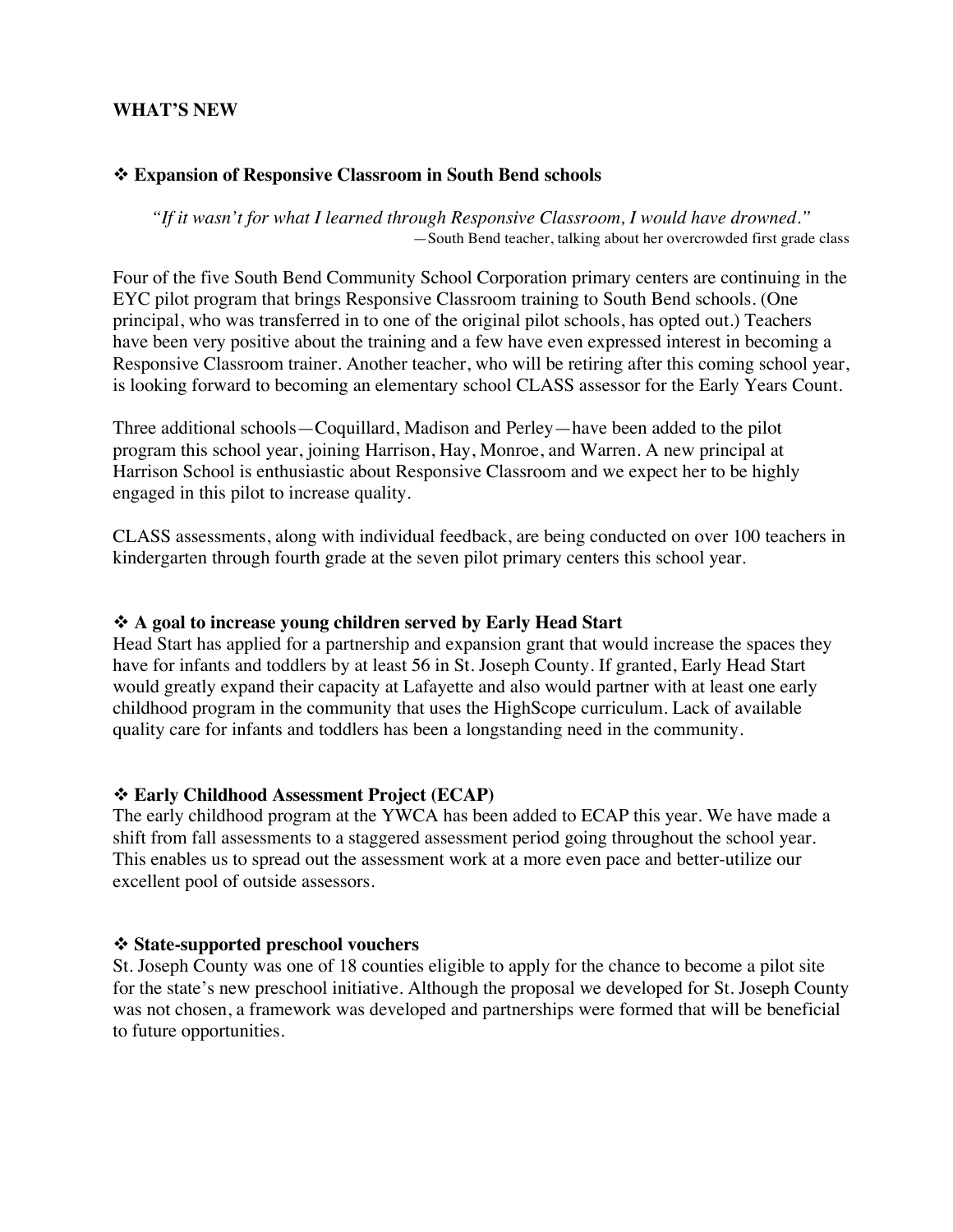# **☆** A strong team, growing even stronger

As the Early Years Count increases its reach into early childhood programs and expands into elementary schools, we are cognizant of the need to build our own capacity in order to well-serve this growing community of educators.

*New staff:* We are excited to have two new part time employees helping us with the Early Years Count (EYC). *Kathy Schaefer* has a Masters in Early Childhood Education and is the former director of a NAEYC-accredited preschool that participated in the Early Childhood Assessment Project. Kathy has worked with us on a contract basis conducting assessments and coaching.

*Julie Hoelscher* most recently was an Early Childhood Specialist at the HighScope Educational Research Foundation. Julie conducted all of the HighScope training for the Early Years Count when this project started, so she is very invested in the people and programs in St. Joseph County. Julie also has extensive experience working with teachers in elementary schools.

Although no longer with us, both *Beth Morlock* and *Virgie Smith* have maintained their CLASS assessor reliability and continue to work with us doing assessments on a contractual basis.

*HighScope Trainers:* Beyond the staff changes, a HighScope Training of Trainers will give a powerful boost to the depth of quality support that will be available to teachers through the Early Years Count. Along with three full weeks of training, over 30 assignments, many involving field experience, guarantee a strong knowledge base of this curriculum.

We have ten participants in this training: three from The Family Connection, three certified HighScope teachers who coach other teachers for the Early Years Count, and four directors of early childhood programs involved with the Early Childhood Assessment Project who will help us with assessments, coaching and presentations in the future.

*Additional assessors:* In addition, we've added to our team of PQA, ELLCO, and CLASS assessors. Beyond Family Connection staff, we have 12 assessors who work with us throughout the school year; four were hired in late summer this year and have been fully trained.

**ACTION OVERVIEW:** *July 2013 (the start of the new funding cycle) to November 2014*

# **HighScope Teacher Training**

• HighScope Infant Toddler training was held for 15 Early Head Start teachers in Summer 2013 (71.5 hours) and 12 teachers in Summer 2014 (120 hours). A third training is currently underway for 12 teachers from community programs, who will complete their 120 hours after the first of the year.

• 23 teachers completed the HighScope Preschool Curriculum course at Ivy Tech during this past school year. Of those, 12 received funding support through the Early Years Count. The current class has 18 students; 5 are supported through EYC. Registration is now underway for next semester, which begins in January.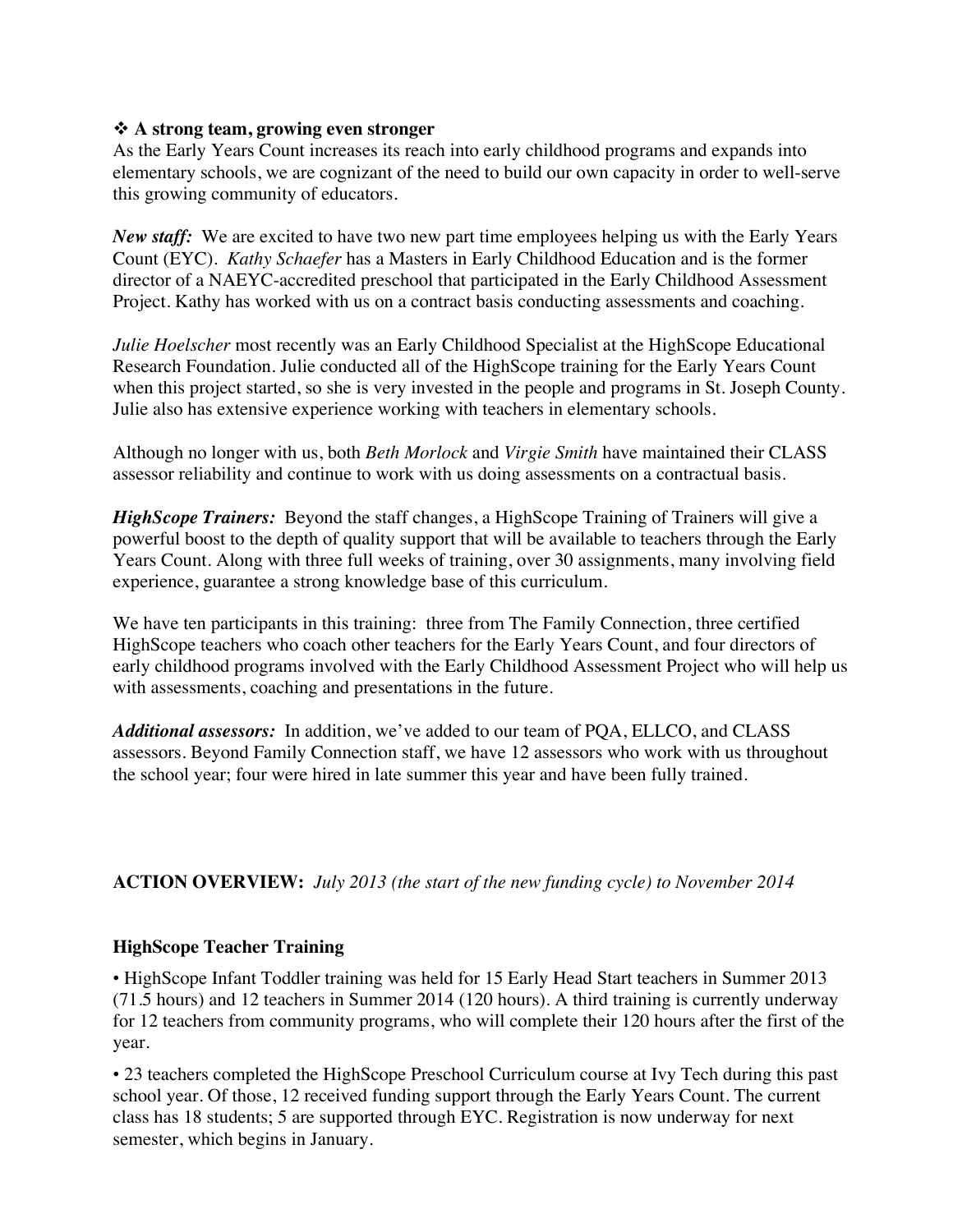• 10 participants attended the first two weeks of HighScope Training of Trainers (TOT) in June and July 2014. During this school year, they are working on the extensive requirements for their trainer certification by observing children, modeling parts of the day in classrooms, conducting workshops, doing assigned readings, and planning a major presentation for the TOT group next summer.

• 3 were added to our growing list of certified HighScope teachers.

# **Early Childhood Assessment Project (ECAP)**

During the 2013-14 school year:

• a total of 165 assessments were conducted in 21 programs, including 27 Infant Toddler Program Quality Assessments (PQAs), 52 Preschool PQAs, 18 Agency PQAs, and 36 Early Language and Literacy Assessments. In addition, CLASS assessments were conducted on 16 Head Start teachers in St. Joseph County in early fall and again in the winter.

• Over 370 hours of coaching was provided to over 100 teachers and directors.

- Over \$3,500 worth of materials were ordered for classrooms.
- 2 teachers received tuition assistance for early childhood classes.

So far, in the 2014-15 school year:

• At Head Start, CLASS assessments have been completed and feedback given for 16 teachers in St. Joseph County and PQAs have been completed and feedback given for 16 Assistant teachers and 10 Early Head Start teachers.

• PQA and ELLCO assessments are underway for an additional 48 teachers and 20 directors in community programs.

## **Intensives, Workshops and Refreshers**

• Over 60 teachers and directors attended a workshop in the fall of 2013 on Intentional Teaching that was presented by Tracy Mercier, a trainer for Responsive Classroom.

• A workshop on Concept Development was presented to kindergarten and first grade teachers at Hay Primary Center.

• A second cohort of 13 directors / assistant directors are participating in a training series called the Quality Leadership Institute that is based on McCormick Center for Early Childhood Leadership's "Taking Charge of Change." Since February 2014, eight half-day monthly workshops have been presented. Evaluations, given at the end of each workshop, are high. Participants use a scale of 5 (excellent) to 1 (poor) to rate the training on seven different measures. The collective average score of the workshops is 4.9. In connection with this training, organization climate surveys were conducted in the fall of 2014 with the staff in 10 programs. The directors will be matched with a coach and work on action plans to improve identified areas.

• During the 2013-14 school year, 13 teachers participated in Community Literacy, a series of three lunchtime workshops followed by onsite observation and feedback on phonological awareness, vocabulary building, and conversing with children. This year, a similar series on Community Science is being held for 14 teachers; two of the three workshops have been completed.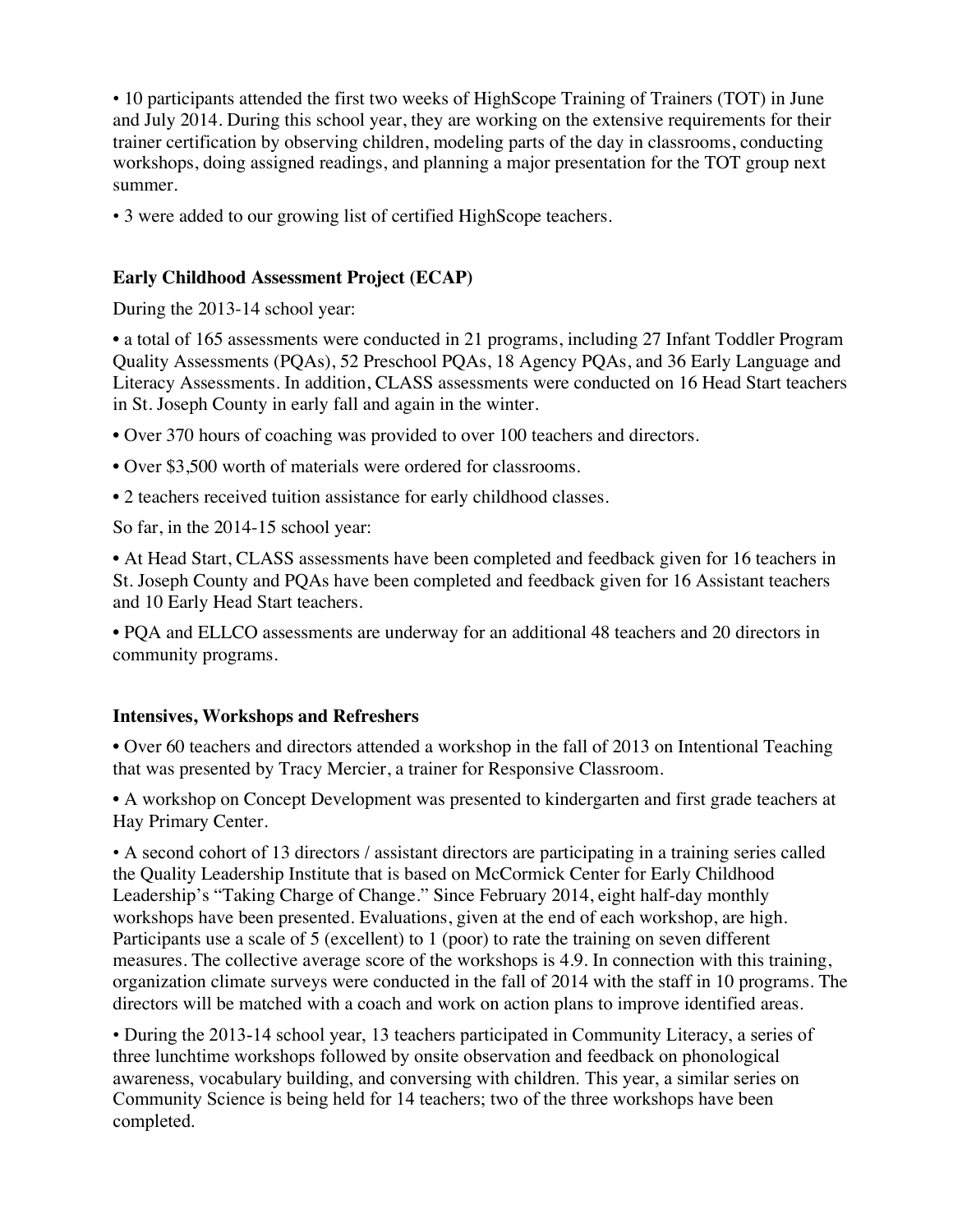• Multiple trainings have been held for all Early Head Start teachers. Topics have included Intentional Choice, Responding to Challenging Behaviors, Schedules and Routines, Socioemotional Development, School Readiness, and Executive Function.

• Workshops for all Head Start teachers and assistants were provided on science, social studies, concept development, Numbers Plus (the HighScope math curriculum) and literacy. In addition, a a day-long workshop on inclusion of children with special needs by Amy Goerl, a HighScope trainer, was arranged for over 60 Head Start teachers and assistants in November 2014.

# **South Bend Community School Corp**

• The Early Years Count facilitated a transition committee made up of representatives from Harrison Primary Center, Head Start, and SBCSC Special Education Department to develop a plan to transfer Head Start records to South Bend kindergarten teachers. The plan was implemented in the fall of 2014 and available to all schools that enroll Head Start students.

• In August 2013, 4 principals, 52 teachers (including coaches) and 5 Family Connection staff members received training in Responsive Classroom I. In August, 2014, a Responsive Classroom II training was held for these participants and an additional 63 teachers got started with the first 4 days of Responsive Classroom I. There are now seven primary centers participating in this pilot.

• CLASS assessments were conducted on 42 teachers in Fall 2013 and again on 40 teachers in Spring 2014. Written reports were provided to teachers, along with one-on-one feedback. CLASS assessments for the 2014-15 school year have been completed on 49 kindergarten and first grade teachers and feedbacks are currently underway. Starting in January 2015, CLASS assessments will be done on second through fourth grade teachers at the participating schools.

• Through the Early Years Count, six principals and three Family Connection staff members attended a two-day Responsive Classroom Leadership Conference held in Chicago in October 2014. This provided an opportunity for principals to solidify their understanding of and commitment to this approach, to share ideas and implementation strategies, and to get to know our team better.

## **Staff development**

• Four Family Connection staff members attended the HighScope conference in May. While there, we presented sessions on Individualizing Professional Development, Coping with Biting, and Intentional Choice Time with Infants and Toddlers. We also were able to meet with personnel from HighScope Educational Research Foundation to talk about the Early Years Count project, ask questions, and get an update on the Foundation's current research and projects.

• A two-day training for CLASS assessors was held for 12 participants in September 2014. Included in the training were 6 assessors for the Early Years Count, 4 SBCSC coaches and SBCSC teachers. Teachstone, the developers of CLASS, provided the training.

• In early fall, 2014, the Family Connection held a full-day training for new PQA assessors and three half-day trainings on the ELLCO (Early Language and Literacy) assessment, the Pre-K PQA process for the Early Childhood Assessment Project, and the Infant Toddler Program Quality Assessment.